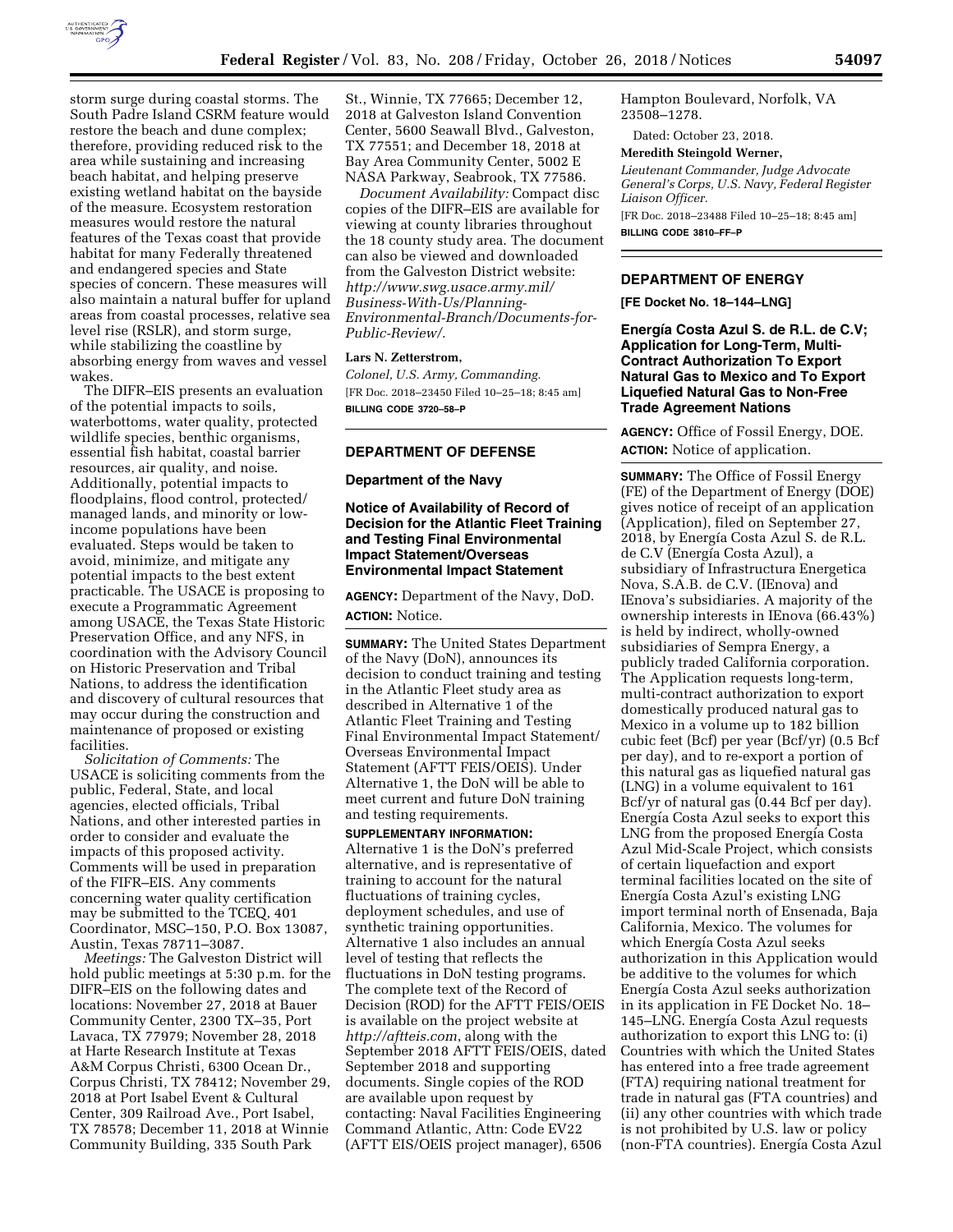seeks to export the requested volume of natural gas and the requested volume of LNG on its own behalf and as agent for other entities who hold title to the natural gas at the time of export. Energía Costa Azul requests the authorization for a 20-year term to commence on the earlier of the date of first export or seven years from the issuance of the requested authorizations. Energía Costa Azul further requests authorization to continue exporting for a total of three years following the end of the 20-year authorization term requested herein, solely to export any volumes that it is unable to export during the 20-year authorization term (Make-Up Volumes). Energía Costa Azul filed the Application under section 3 of the Natural Gas Act (NGA). Additional details and related procedural history can be found in Energía Costa Azul's Application, posted on the DOE/FE website at: *[https://www.energy.gov/fe/downloads/](https://www.energy.gov/fe/downloads/energ-costa-azul-s-de-rl-de-cv-dkt-no-18-144-lng)  [energ-costa-azul-s-de-rl-de-cv-dkt-no-](https://www.energy.gov/fe/downloads/energ-costa-azul-s-de-rl-de-cv-dkt-no-18-144-lng)[18-144-lng.](https://www.energy.gov/fe/downloads/energ-costa-azul-s-de-rl-de-cv-dkt-no-18-144-lng)* Protests, motions to intervene, notices of intervention, and written comments are invited.

**DATES:** Protests, motions to intervene or notices of intervention, as applicable, requests for additional procedures, and written comments are to be filed using procedures detailed in the Public Comment Procedures section no later than 4:30 p.m., Eastern time, December 26, 2018.

**ADDRESSES:** *Electronic Filing by Email: [fergas@hq.doe.gov.](mailto:fergas@hq.doe.gov)* 

*Regular Mail:* U.S. Department of Energy (FE–34), Office of Regulation, Analysis, and Engagement, Office of Fossil Energy, P.O. Box 44375, Washington, DC 20026–4375.

*Hand Delivery or Private Delivery Services (e.g., FedEx, UPS, etc.):* U.S. Department of Energy (FE–34), Office of Regulation, Analysis, and Engagement, Office of Fossil Energy, Forrestal Building, Room 3E–042, 1000 Independence Avenue SW, Washington, DC 20585.

### **FOR FURTHER INFORMATION CONTACT:**

Benjamin Nussdorf or Larine Moore, U.S. Department of Energy (FE–34), Office of Regulation, Analysis, and Engagement, Office of Fossil Energy, Forrestal Building, Room 3E–042, 1000 Independence Avenue SW, Washington, DC 20585, (202) 586– 7970; (202) 586–9478.

Cassandra Bernstein or Ronald (R.J.) Colwell, U.S. Department of Energy (GC–76), Office of the Assistant General Counsel for Electricity and Fossil Energy, Forrestal Building, 1000 Independence Avenue SW, Washington, DC 20585, (202) 586– 9793; (202) 586–8499.

# **SUPPLEMENTARY INFORMATION:**

### **DOE/FE Evaluation**

In the Application, Energía Costa Azul requests authorization to export LNG from the proposed Energía Costa Azul liquefaction and export terminal facilities to both FTA countries and non-FTA countries. This Notice applies only to the portion of the Application requesting authority to export LNG to non-FTA countries pursuant to section 3(a) of the NGA, 15 U.S.C. 717b(a). DOE/FE will review Energía Costa Azul's request for a FTA export authorization separately pursuant to section 3(c) of the NGA, 15 U.S.C. 717b(c).

In reviewing Energía Costa Azul's request for a non-FTA authorization, DOE will consider any issues required by law or policy. DOE will consider domestic need for the natural gas, as well as any other issues determined to be appropriate, including whether the arrangement is consistent with DOE's policy of promoting competition in the marketplace by allowing commercial parties to freely negotiate their own trade arrangements. As part of this analysis, DOE will consider one or more of the following studies examining the cumulative impacts of exporting domestically produced LNG:

• *Effect of Increased Levels of Liquefied Natural Gas on U.S. Energy Markets,* conducted by the U.S. Energy Information Administration upon DOE's request (2014 EIA LNG Export Study); 1

• *The Macroeconomic Impact of Increasing U.S. LNG Exports,* conducted jointly by the Center for Energy Studies at Rice University's Baker Institute for Public Policy and Oxford Economics, on behalf of DOE (2015 LNG Export Study); 2 and

• *Macroeconomic Outcomes of Market Determined Levels of U.S. LNG Exports,* conducted by NERA Economic Consulting on behalf of DOE (2018 LNG Export Study).3

Additionally, DOE will consider the following environmental documents:

• *Addendum to Environmental Review Documents Concerning Exports*  *of Natural Gas From the United States,*  79 FR 48132 (Aug. 15, 2014); 4 and

• *Life Cycle Greenhouse Gas Perspective on Exporting Liquefied Natural Gas from the United States,* 79 FR 32260 (June 4, 2014).5

Parties that may oppose this Application should address these issues and documents in their comments and/ or protests, as well as other issues deemed relevant to the Application.

The National Environmental Policy Act (NEPA), 42 U.S.C. 4321 *et seq.,*  requires DOE to give appropriate consideration to the environmental effects of its proposed decisions. No final decision will be issued in this proceeding until DOE has met its environmental responsibilities.

#### **Public Comment Procedures**

In response to this Notice, any person may file a protest, comments, or a motion to intervene or notice of intervention, as applicable. Interested parties will be provided 60 days from the date of publication of this Notice in which to submit comments, protests, motions to intervene, or notices of intervention.

Any person wishing to become a party to the proceeding must file a motion to intervene or notice of intervention. The filing of comments or a protest with respect to the Application will not serve to make the commenter or protestant a party to the proceeding, although protests and comments received from persons who are not parties will be considered in determining the appropriate action to be taken on the Application. All protests, comments, motions to intervene, or notices of intervention must meet the requirements specified by the regulations in 10 CFR part 590.

Filings may be submitted using one of the following methods: (1) Emailing the filing to *[fergas@hq.doe.gov,](mailto:fergas@hq.doe.gov)* with FE Docket No. 18–144–LNG in the title line; (2) mailing an original and three paper copies of the filing to the Office of Regulation, Analysis, and Engagement at the address listed in **ADDRESSES**; or (3) hand delivering an original and three paper copies of the filing to the Office of Regulation, Analysis, and Engagement at the address listed in **ADDRESSES**. All filings must include a reference to FE Docket No. 18–144–LNG. PLEASE NOTE: If submitting a filing via email, please

<sup>&</sup>lt;sup>1</sup>The 2014 EIA LNG Export Study, published on Oct. 29, 2014, is available at: *[https://www.eia.gov/](https://www.eia.gov/analysis/requests/fe/)  [analysis/requests/fe/.](https://www.eia.gov/analysis/requests/fe/)* 

<sup>2</sup>The 2015 LNG Export Study, dated Oct. 29, 2015, is available at: *[http://energy.gov/sites/prod/](http://energy.gov/sites/prod/files/2015/12/f27/20151113_macro_impact_of_lng_exports_0.pdf)  [files/2015/12/f27/20151113](http://energy.gov/sites/prod/files/2015/12/f27/20151113_macro_impact_of_lng_exports_0.pdf)*\_*macro*\_*impact*\_*of*\_*lng*\_ *[exports](http://energy.gov/sites/prod/files/2015/12/f27/20151113_macro_impact_of_lng_exports_0.pdf)*\_*0.pdf.* 

<sup>3</sup>The 2018 LNG Export Study, dated June 7, 2018, is available at: *[https://www.energy.gov/sites/prod/](https://www.energy.gov/sites/prod/files/2018/06/f52/Macroeconomic%20LNG%20Export%20Study%202018.pdf) [files/2018/06/f52/Macroeconomic%20LNG%20](https://www.energy.gov/sites/prod/files/2018/06/f52/Macroeconomic%20LNG%20Export%20Study%202018.pdf) [Export%20Study%202018.pdf.](https://www.energy.gov/sites/prod/files/2018/06/f52/Macroeconomic%20LNG%20Export%20Study%202018.pdf)* DOE is currently evaluating public comments received on this Study (83 FR 27314).

<sup>4</sup>The Addendum and related documents are available at: *[https://www.energy.gov/sites/prod/](https://www.energy.gov/sites/prod/files/2014/08/f18/Addendum.pdf)  [files/2014/08/f18/Addendum.pdf.](https://www.energy.gov/sites/prod/files/2014/08/f18/Addendum.pdf)* 

<sup>5</sup>The Life Cycle Greenhouse Gas Report is available at: *[http://energy.gov/fe/life-cycle](http://energy.gov/fe/life-cycle-greenhouse-gas-perspective-exporting-liquefied-natural-gas-united-states)[greenhouse-gas-perspective-exporting-liquefied](http://energy.gov/fe/life-cycle-greenhouse-gas-perspective-exporting-liquefied-natural-gas-united-states)[natural-gas-united-states.](http://energy.gov/fe/life-cycle-greenhouse-gas-perspective-exporting-liquefied-natural-gas-united-states)*